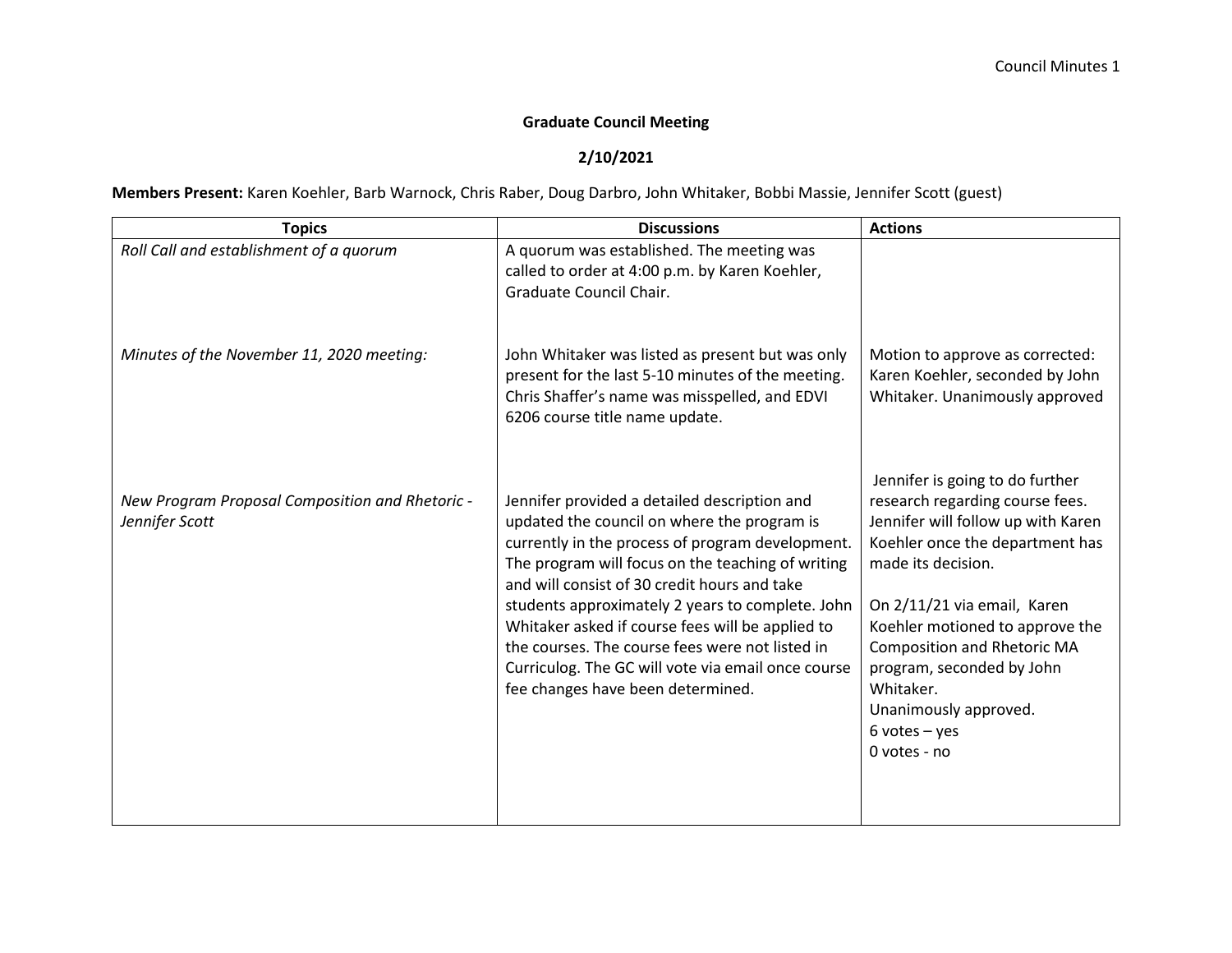| Course Proposals:<br><b>RHET 6615</b><br><b>RHET 6620</b><br><b>RHET 6645</b><br><b>RHET 6800</b><br><b>RHET 6900</b><br><b>RHET 6901</b><br><b>RHET 6999</b><br><b>EDVI 6208</b> | Courses RHET 6800 and RHET 6900 were<br>previously approved during the April 20 <sup>th</sup> , 2020<br>GC meeting. Also, courses RHET 6800 and RHET<br>6900 are misspelled in the curriculum document<br>within Curriculog. Jennifer Scott will follow up<br>with Karen Koehler once changes have been<br>made. Once changes have been confirmed, the<br>GC will vote on the course proposals as a bundle<br>via email.                                                                                                                                                                                                                                                                                                                                     | Jennifer Scott will update the<br>course misspelling in Curriculog.<br>On 2/11/21 via email, Karen<br>Koehler made a motion to<br>approve RHET 6615, RHET 6620,<br>RHET 6645, RHET 6910, RHET<br>6999, EDVI 6208, seconded by<br>John Whitaker.<br>Unanimously approved<br>$6$ votes $-$ yes<br>0 votes - no |
|-----------------------------------------------------------------------------------------------------------------------------------------------------------------------------------|--------------------------------------------------------------------------------------------------------------------------------------------------------------------------------------------------------------------------------------------------------------------------------------------------------------------------------------------------------------------------------------------------------------------------------------------------------------------------------------------------------------------------------------------------------------------------------------------------------------------------------------------------------------------------------------------------------------------------------------------------------------|--------------------------------------------------------------------------------------------------------------------------------------------------------------------------------------------------------------------------------------------------------------------------------------------------------------|
| Course Cap Self Reporting Form:<br><b>GA Evaluation form:</b>                                                                                                                     | The discussion surrounding the form focused on<br>hour many credit hours each graduate faculty<br>member was currently teaching per semester.<br>The maximum number that is being taught is 22<br>hours, and the minimum being taught is 12.<br>Karen Koehler and Barb Warnock both suggested<br>the cap be established at 12-15. Several<br>questions arose regarding there the form will be<br>housed and why the form is being implemented.<br>The GC would like to invite Chris Meade to the<br>March GC meeting to clarify the form's purpose.<br>The GC reviewed the revised form and<br>determined that all elements are in place for the<br>form to be voted on for approval. The form will<br>be housed in the GC One Drive and Blackboard<br>site. | Karen Koehler will reach out to<br>Chris Meade and invite him to the<br>March 10 <sup>th</sup> , 2021 GC meeting.<br>Chris Raber motion to approve the<br>GA Evaluation form, seconded by<br>Doug Darbro. Unanimously<br>approved.                                                                           |